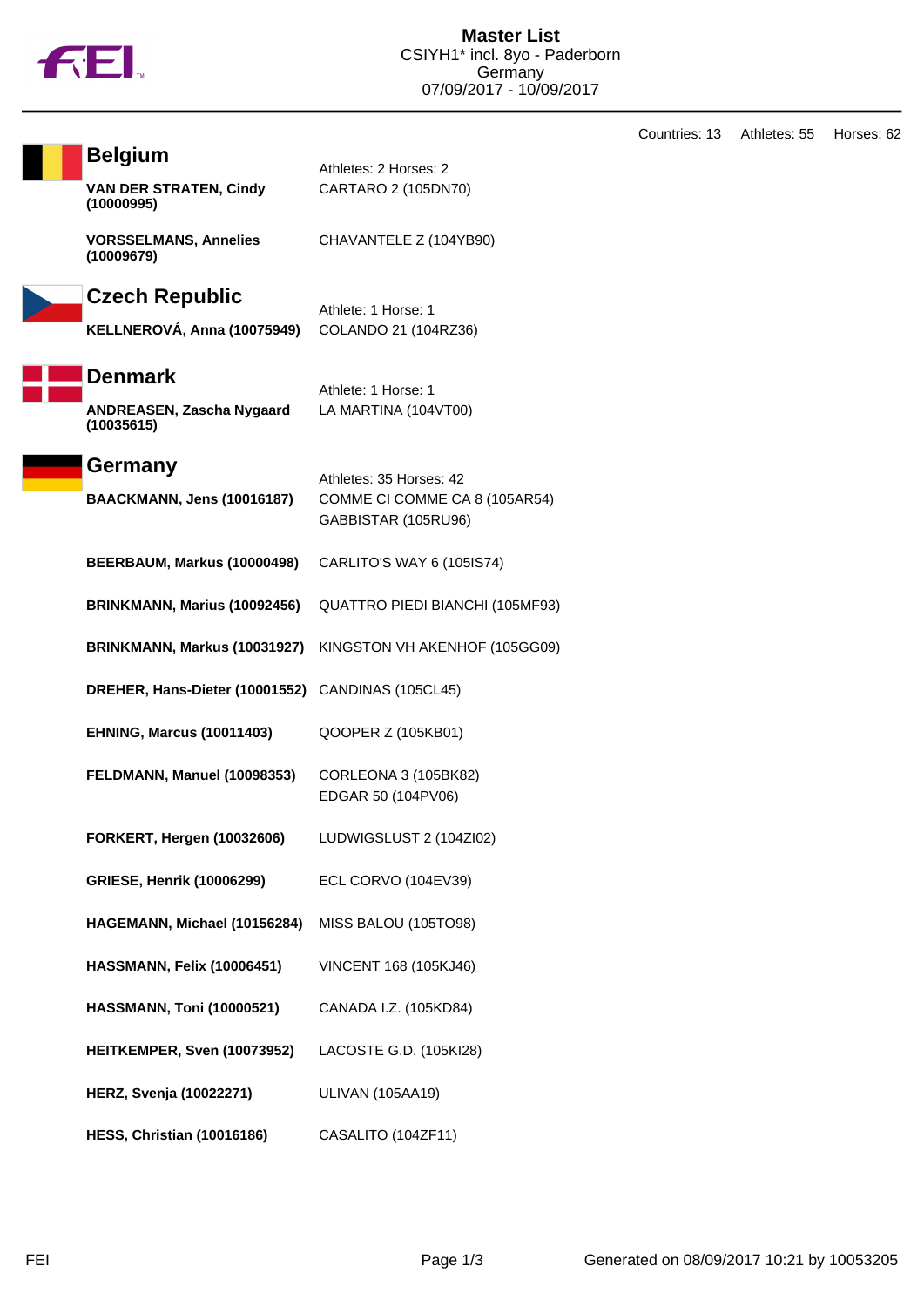

| KREUZER, Andreas (10009865)                             | CHUCK BASS 2 (104YH49)                             |
|---------------------------------------------------------|----------------------------------------------------|
| LAHDE, Harm (10092840)                                  | OAK GROVE'S NEW YORK (105GR99)                     |
| <b>MEYER ZU HARTUM, Florian</b><br>(10001323)           | CHACIENTE (105MO37)                                |
| MEYER-ZIMMERMANN, Janne<br><b>Friederike (10001705)</b> | <b>JOY (104QD88)</b>                               |
| <b>MÖLLER, Jörg (10029574)</b>                          | LADY CARAMBOLA COR (105HB61)                       |
| NAEVE, Jörg (10001800)                                  | BENUR DU ROMET (104MQ24)<br>OPTIMAL 6 (105KY96)    |
| NAGEL, Carsten-Otto (10000540)                          | CASTELLO 213 (104WO45)                             |
| <b>NIEBERG, Gerrit (10046659)</b>                       | CHILLY 15 (105DK55)                                |
| <b>NIEBERG, Lars (10000416)</b>                         | COOKIE 62 (104WB18)                                |
| <b>RENZEL, Markus (10002190)</b>                        | <b>VERMONT 22 (105KU85)</b>                        |
| <b>RIESKAMP - GOEDEKING, Tim</b><br>(10008724)          | CORNET DE LA LANDE (105HO51)                       |
| <b>RÜPING, Philip (10002535)</b>                        | CHACOON BLUE (104NG49)                             |
| <b>SCHORMANN, Christine</b><br>(10044971)               | CIRCLE OF LOVE (105LL77)                           |
|                                                         | COCO MONSIEUR (105MH29)<br>DAIANE BLUE V (105RK20) |
| <b>SOSATH, Hendrik (10021514)</b>                       | CASIRUS (104VW38)                                  |
| <b>SPREHE, Jan (10007898)</b>                           | CAMPITELLI (105IF39)                               |
| <b>STANGE, Lars (10058377)</b>                          | DIARADOS (105MZ37)                                 |
| TROSCHKE, Frederick (10018989) LIMBARTO (104PN66)       |                                                    |
| WAWRAUSCHEK, Jens (10039788) SCOUBIDOU 10 (105DA90)     |                                                    |
| <b>WEICHERT, Jan-Philipp</b><br>(10072662)              | <b>BE MY GIRL (105NZ37)</b>                        |
|                                                         | EATON (105FQ02)<br>NADAL 2 (104RG71)               |
| <b>WERNKE, Jan (10034642)</b>                           | CALL ME BABY BLUE (104PW03)                        |
| Great Britain                                           | Athlete: 1 Horse: 1                                |